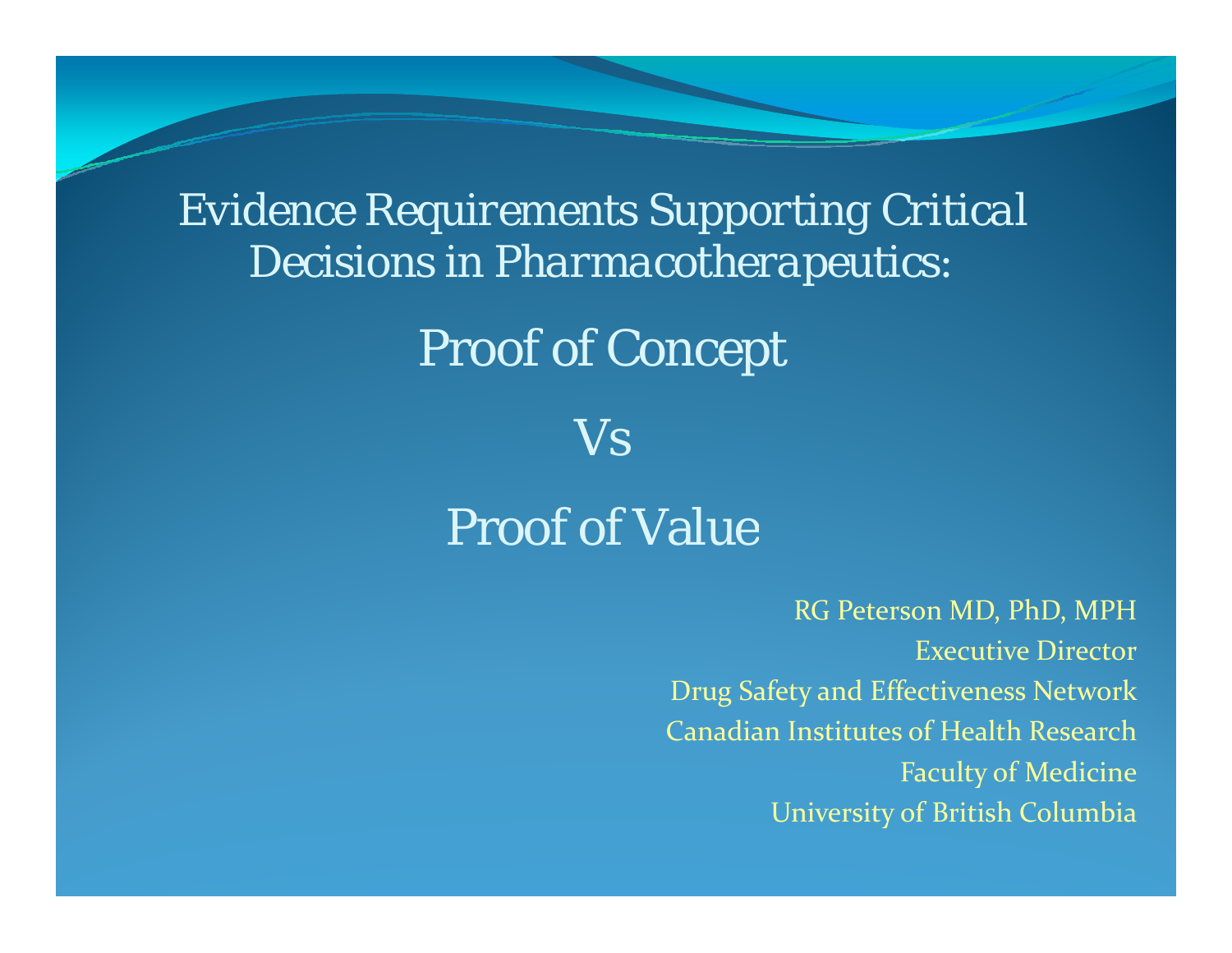## Proof of Concept

- The fundamental regulatory requirement for market authorization
	- High quality RCT new drug vs placebo
		- RCT's limit bias and minimize random chance
			- Extrapolation to large populations may be limited
			- Safety information may be limited
- POC drives design of Phase 2 and Phase 3 RCTs
	- High failure rate for new drugs in Phase 2
		- High percentage of kill decisions are strategic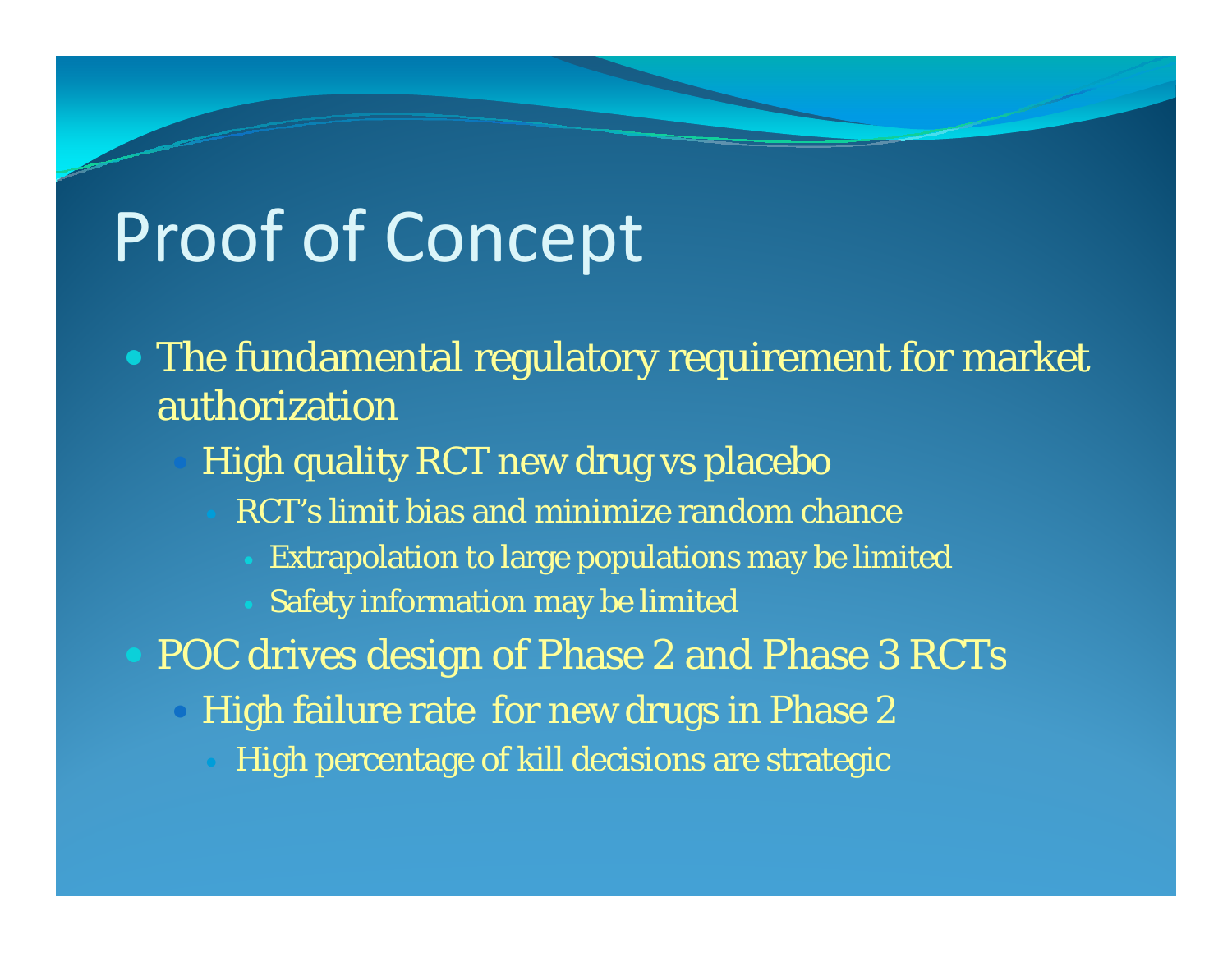## Limitations of RCT's in POC

- Typically 2-arm, new drug vs placebo
- Only a few questions can be addresses in a single RCT
- RCT's powered for efficacy outcome have limited safety data
- RCT's powered for safety have a narrow focus
- Limited extrapolation to populations not specifically included in RCT for subset analysis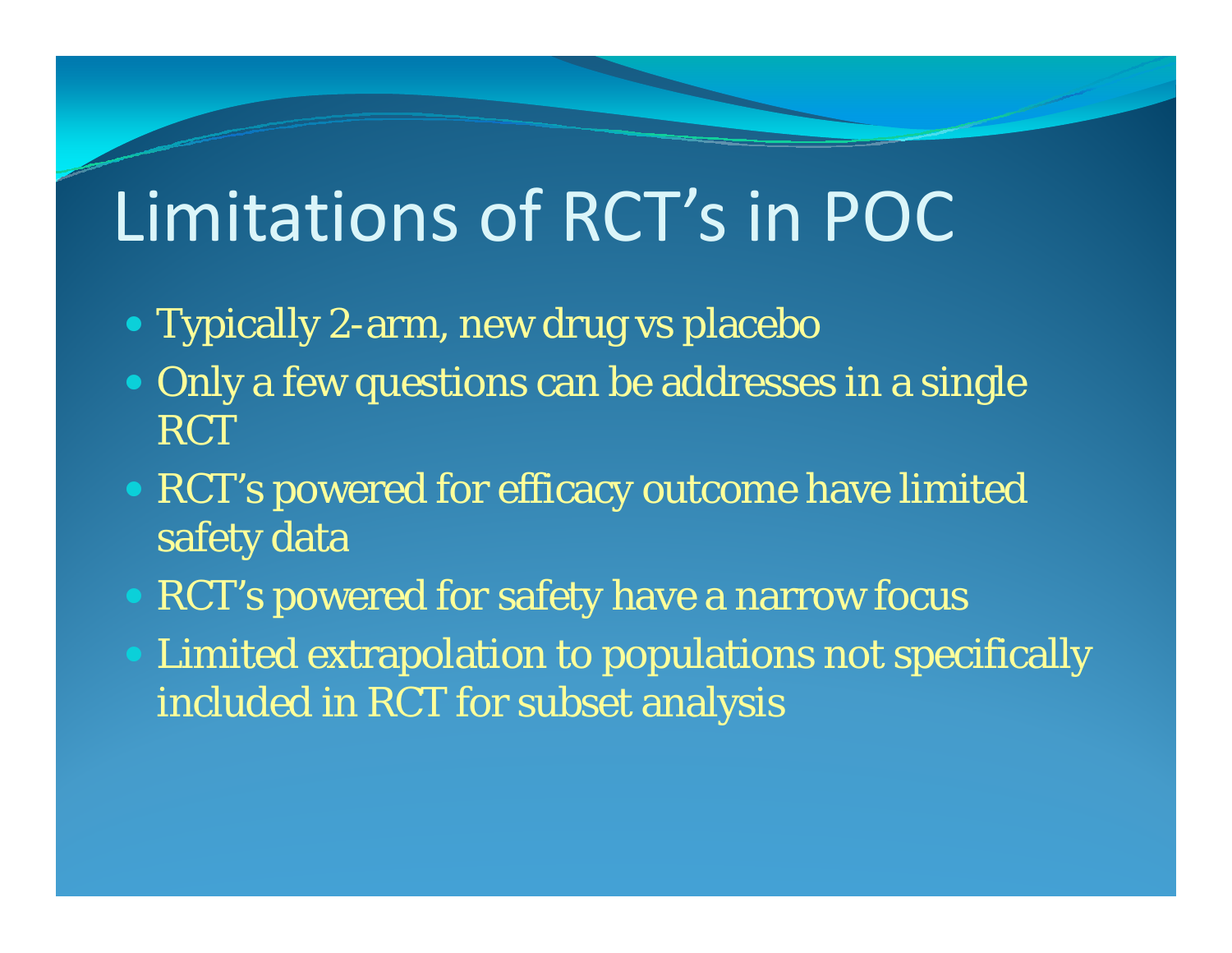# Limitations of POC Studies

- *Little information* on long term use
- *Little information* on any but the most frequent safety issues
- *Little information* on drug interactions
- *Little information* in full target population for the marketed product
- *Little information* comparing to existing drugs
- *Little information* regarding appropriate utilization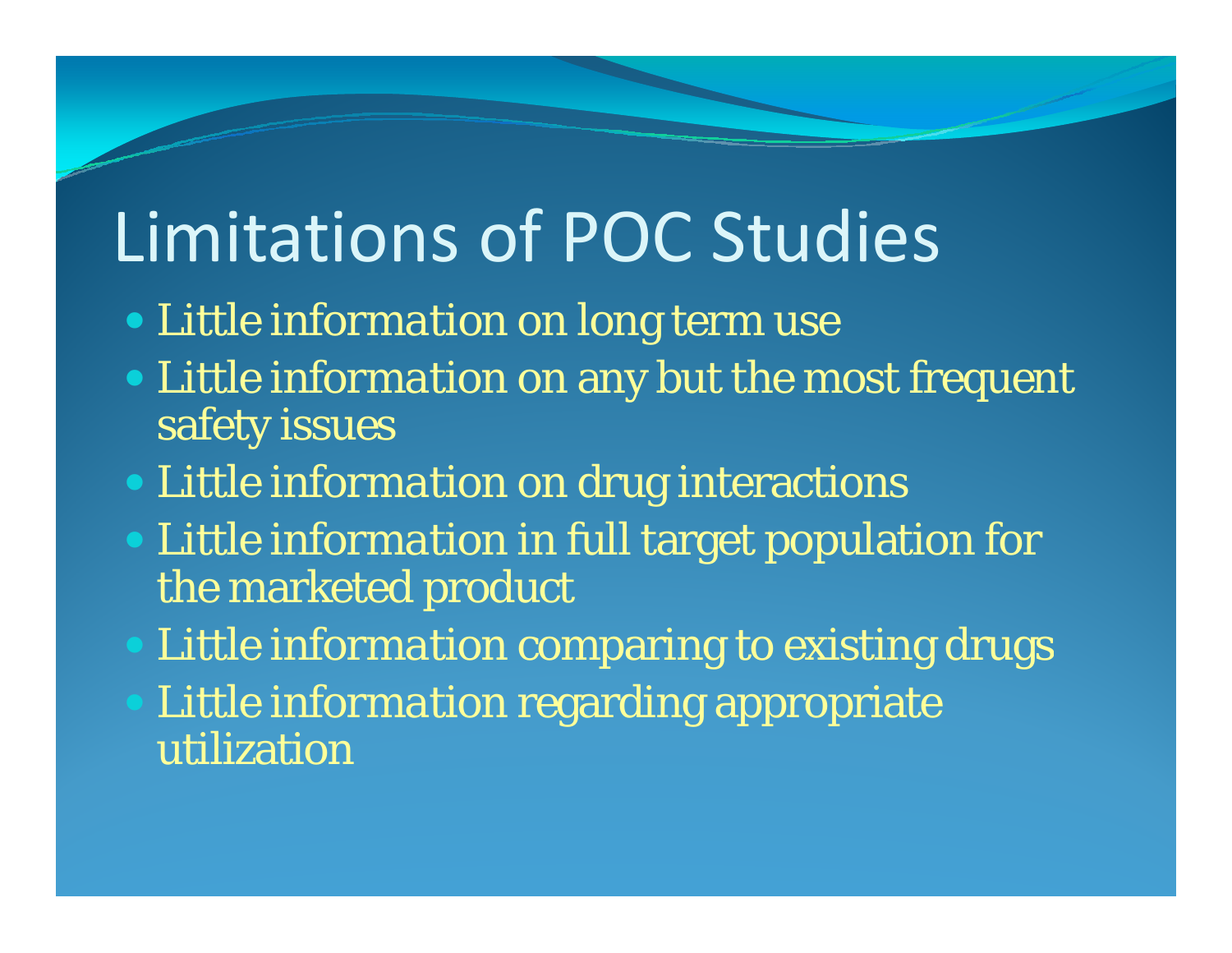#### Limitations of POC Requirements

At the time of Market Authorization, we really do not know a lot about a new drug.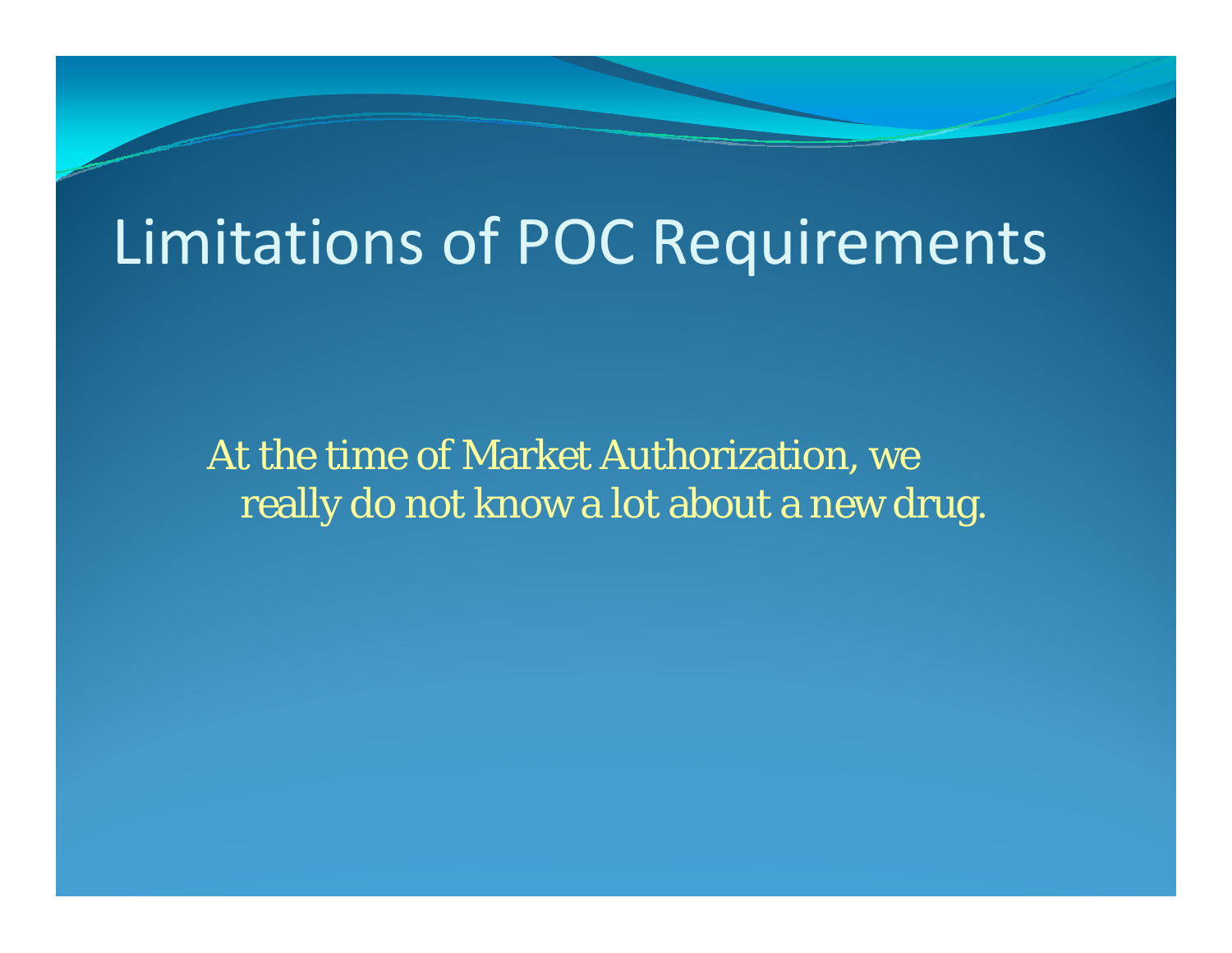### Evidence Required for Health Technology Assessment

- Information on long term use
- Information on population safety issues and their costs
- Information on drug interactions
- Information in full target population for the marketed product
- Information comparing to existing drugs
- Information informing appropriate utilization
- Cost effectiveness estimates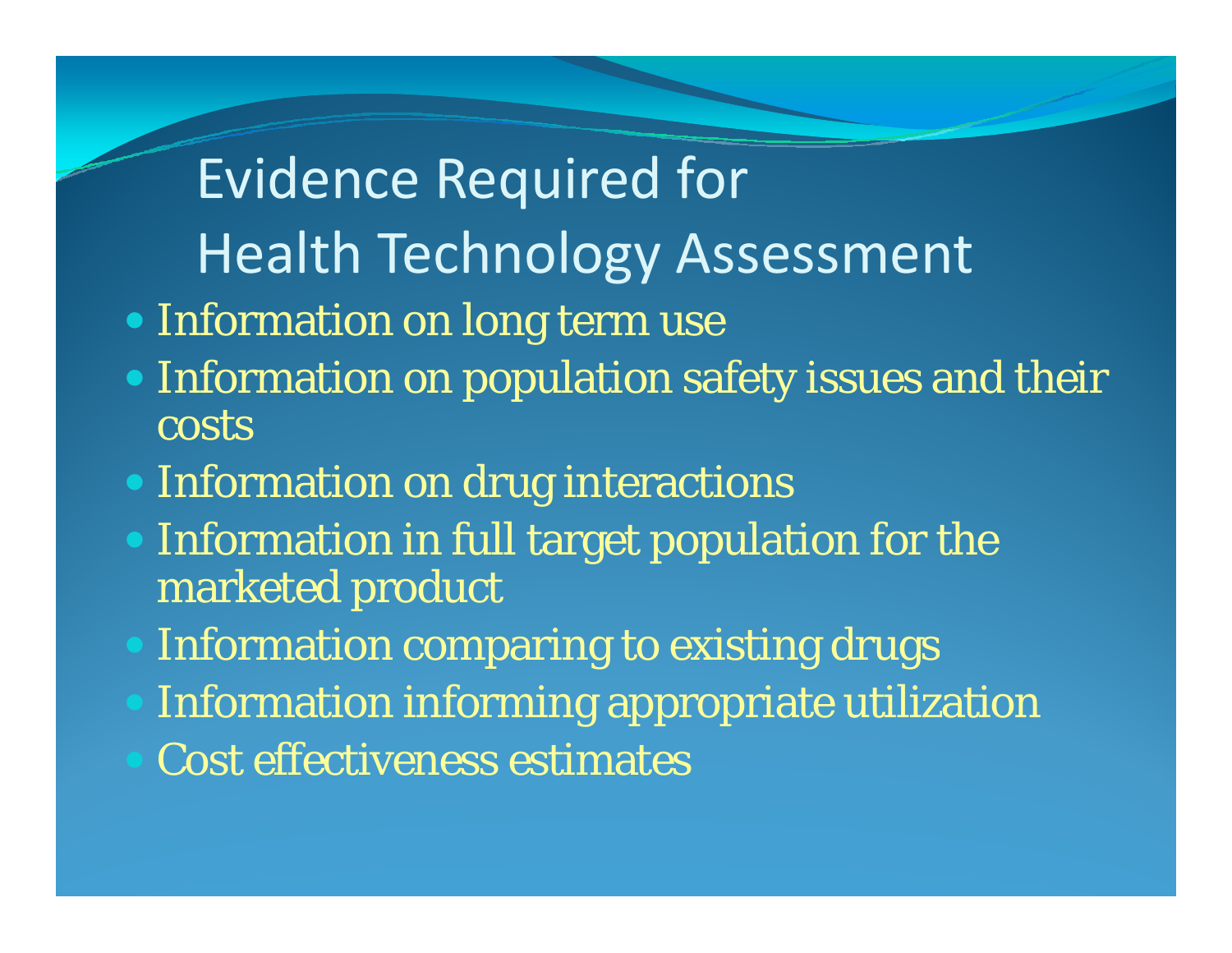## Economic Models

- Based upon direct comparison
	- Preferred, vary based upon assumption of equal efficacy (cost minimization) or superior efficacy (incremental cost effectiveness ratio)
- Based upon indirect comparison
	- Require stricter rules than simple meta-analysis
	- O Difficult to agree upon appropriate assumptions
		- Wide variations within sensitivity analysis
	- *Low quality evidence input yields low quality estimations in cost-effectiveness*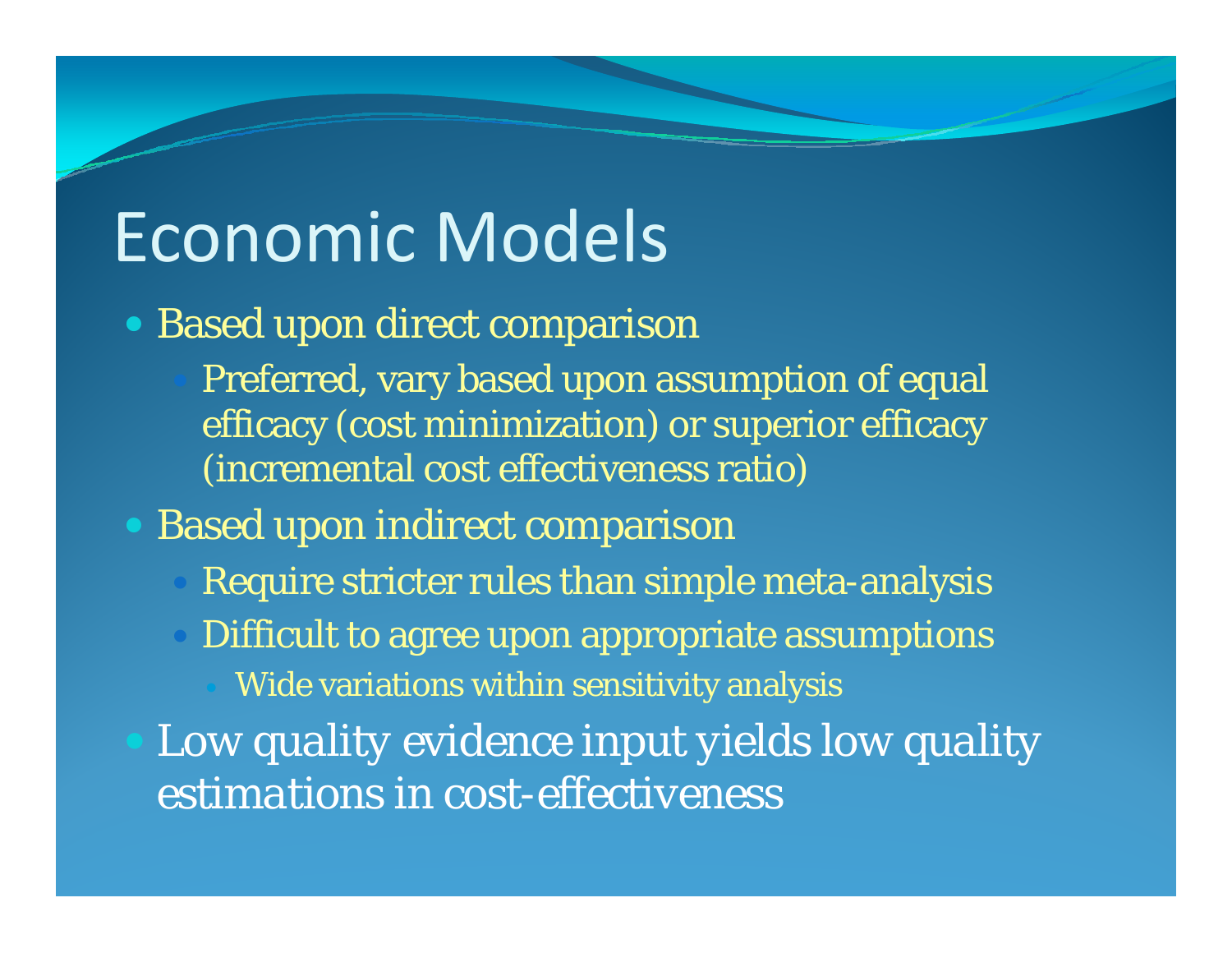# Non‐inferiority Margins

- Basis of claim "Proven equivalent by noninferiority…."
- Stipulation of quantum in statistical test of "not much worse than…"
- Requires both statistical and clinical basis for the margin
- POC may be more lenient than POV
	- When the NI is "generous", is the payer willing to give away benefit of the older drug? (e.g., 20%, 1 in 5)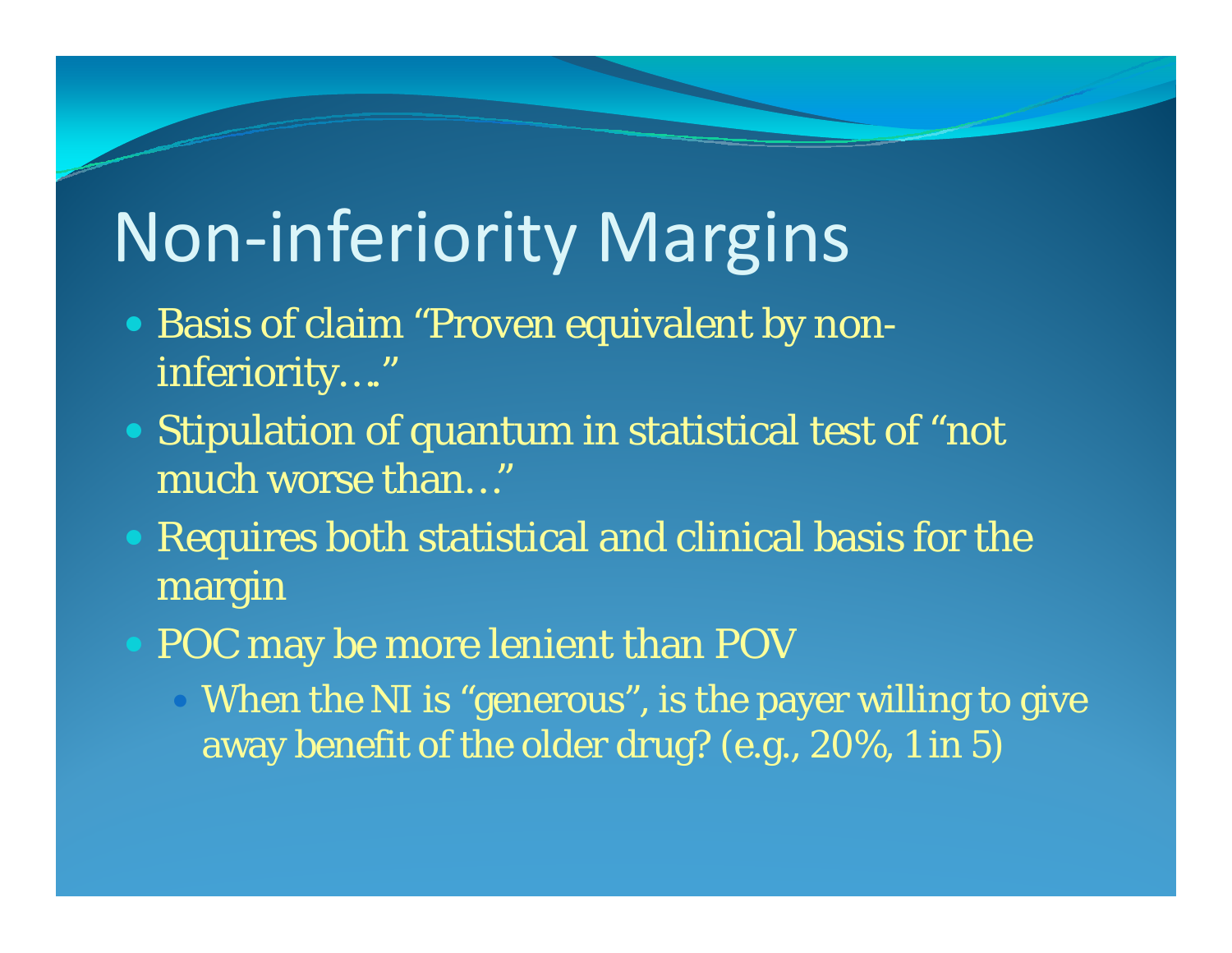### Post Hoc Data Analysis

- May be basis for sub-population efficacy claims
- Increasingly depended upon in economic models
- Frequently the basis for requesting payment decisions as second or third line therapy
- Perversion of RCT design strengths
	- $\bigcirc$ Expect that an arrow is shot at a target, not that an arrow is shot, then the target painted around it
- "Data Mining" in Observational Studies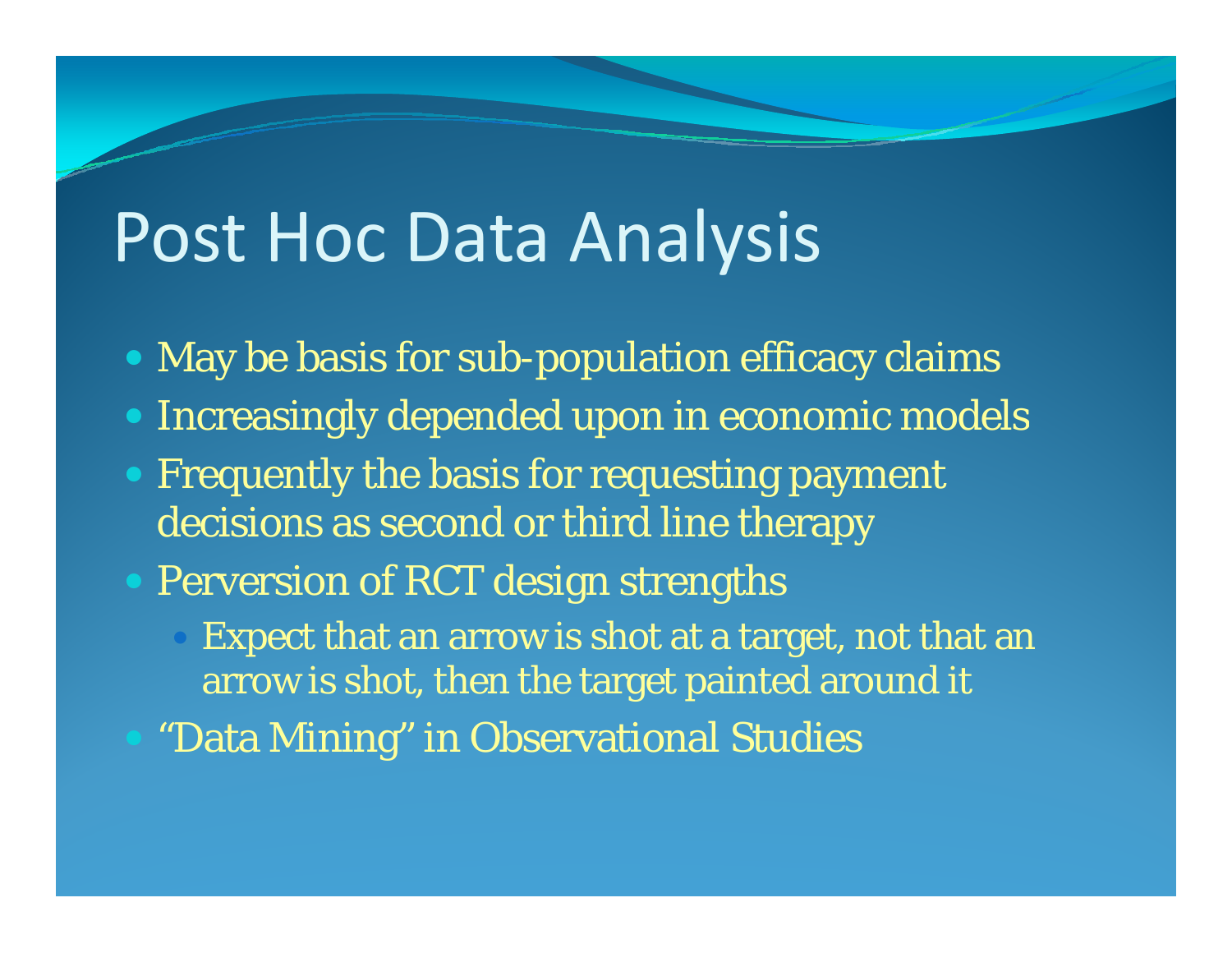## Open label extensions

- Often cited in clinical practice guidelines for efficacy as well as safety
- Magnifies bias issues from unblinding
- Removes concurrent assessment of "best practice"
- Often outcome measures are relaxed, incompletely reported, or inconsistently assessed.
- Need for objective patient level reporting